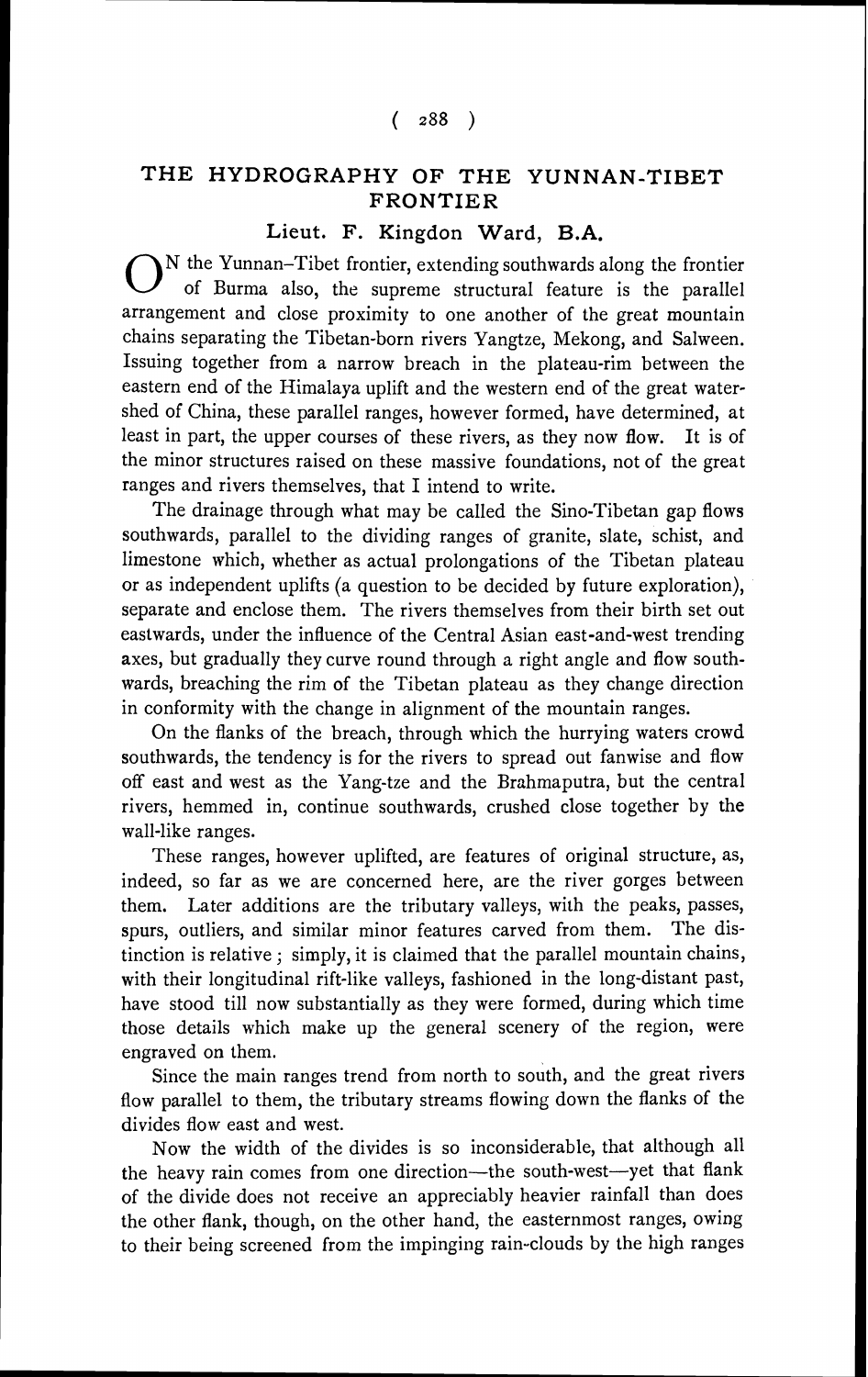further west, against which the moist winds first beat, do receive a progressively diminishing rainfall.

It is clear from this that no marked contrast is to be expected between streams flowing down one flank of a range and those flowing down the other, nor is any such difference found; further, that the westernmost range will be the most dissected by running water, the easternmost least; though, owing to the dense protective forests which, called to life by the adequate precipitation, clothe the former, contrasted with the nakedness of the latter, the resulting appearance is in each case considerably modified.

But with the spurs which, thrusting out east and west from the main divides, are thus blocked out, the case is different. These spurs present flanks to north and south in a region of heavy snowfall, and the contrast in the vegetation on the two slopes is apparent at a glance, and an index of conditions sufficiently different to have far-reaching consequences.

On north-facing slopes, trees (chiefly Larix and Picea sp.) extend to over 15,000 feet, and a thick tangle of scrub (Rhododendron, Berberis *Juniperis*) prevails to over  $16,000$  feet; while on south-facing slopes treegrowth ceases much lower down, and scrub-growth also somewhat lower. With the more scanty covering of vegetation on south-facing slopes occurs a marked accumulation of scree material. This contrast in the vegetation is a direct effect of the difference in aspect on north-facing and south-facing slopes. On the former, the lingering snow, protected from the spring sunshine, protects in turn the young plants and such seeds as are germinating, and, melting but gradually, ensures to them a constant supply of water.

On south-facing slopes the snow melts rapidly with the returning warmth, and is rudely stripped from the plant carpet at a critical moment. allowing the weakling plants to be exposed to rapid changes of temperature, involving considerable extremes; cold winds, too, play havoc with the delicate seedlings. In the second place this rapidly melting snow causes a volume of water to sweep down the mountain-side, doing great execution by direct attack. Here the poverty of vegetation reacts again. No soil can accumulate, since all the smaller rock *debris* is at once swept away by the water, which is consequently still less impeded in its abrupt descent, and the steepness of the slope depends on the angle at which the fallen material can rest. On the one flank, facing south, we have therefore steep rocky screes with a highly adapted flora of scree plants, poor in varieties; on the other, facing north, a gentler slope covered with a tangled carpet of dwarf shrubs, supporting a thin veneer of soil in which numerous plants can find foothold.

Into the question of plant-life under these abnormal conditions, however, I do not propose to enter here ; it is sufficient for our purpose to note changes in the vegetation as indicating a change in the physical conditions, and to inquire first what change has taken place, and, secondly, what other changes does it involve.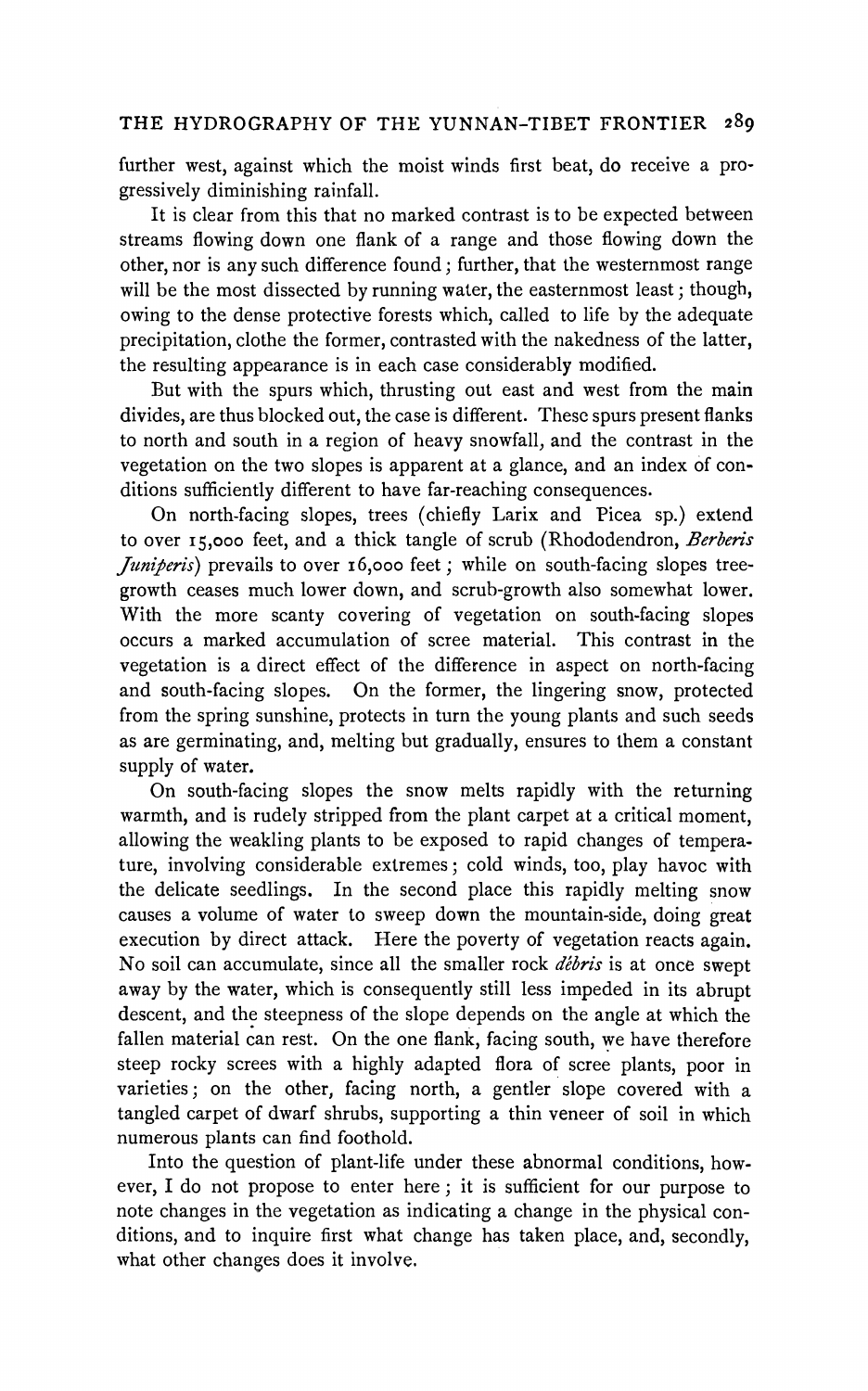If we look at a map of the Yunnan-Tibet frontier region, we notice a marked tendency amongst tributary streams to flow due south parallel to the main rivers, sometimes for a considerable distance, only turning east or west, as the case may be, to join abruptly the main river. The great divides having no thickness, it is evident that a stream simply flowing down from the crest-line for the very few miles which separate it from the next trough, would gather only a small volume of water to itself, as is in fact the case ; but many of the tributary streams are of considerable size -are indeed rivers, and this volume they attain by flowing throughout most of their course parallel to the main river, collecting water over a large area. This fact is at once impressed on the traveller who voyages northwards along the frontier, as the smaller valleys, where existent, are utilized for the route in preference to the more difficult gorges of the main river. Moreover, the arid craggy troughs through which the Yang-tze, Mekong, and Salween have made their way offer scant opportunity for cultivation amongst their inhospitable cliffs and desiccated screes, most of the settled population being found away up on the flanks of the ranges.

These tributary streams have their birth, often in glaciers, far up under the peaks of the main watershed, and flow through comparatively open valleys, where are, in summer, broad meadows of gay flowers and mixed coniferous and deciduous-leaved trees; gradually the valley narrows, and tall cliffs grip the thundering water till, swinging abruptly round at right angles, the torrent grinds its way noisily through a jaggedwalled arid gorge, and finally plunges into the main river.

This "reversed" valley, narrowing from a broad source in the mountains to a deep chasm at its confluence with the main valley, is characteristic of the region. It might seem, since the unusual-nay, unique -arrangement of the main divides has determined the parallel flow of the big rivers, that the tributary streams flow south for the same reason that they do; that is to say, that the tributary valleys are features of original structure. But every side valley shows clearly that it was carved out by running water, or, in its upper reaches, by ice, while there is nothing to show that the great troughs, though deepened by water, owe their existence to its action; indeed, such evidence as there is points to a tectonic origin. Moreover, the natural course of every tributary stream is down the flank of the main divide, and since some streams follow this course, while others show intermediate stages between this and the extreme south-flowing type, some other reason must be sought.

Consider first an ideal uplift (Fig. I). Rain, falling equally on either flank of the divide, gives rise to streams which, cutting their way back at the head, block out peaks, separated by cols, thus producing an irregular crest-line. Spurs are formed buttressing the main watershed in the usual way. In the next stage, rain failing on the north and south flanks of these spurs starts a series of tributary streams, flowing north and south, as seen in Fig. **2.**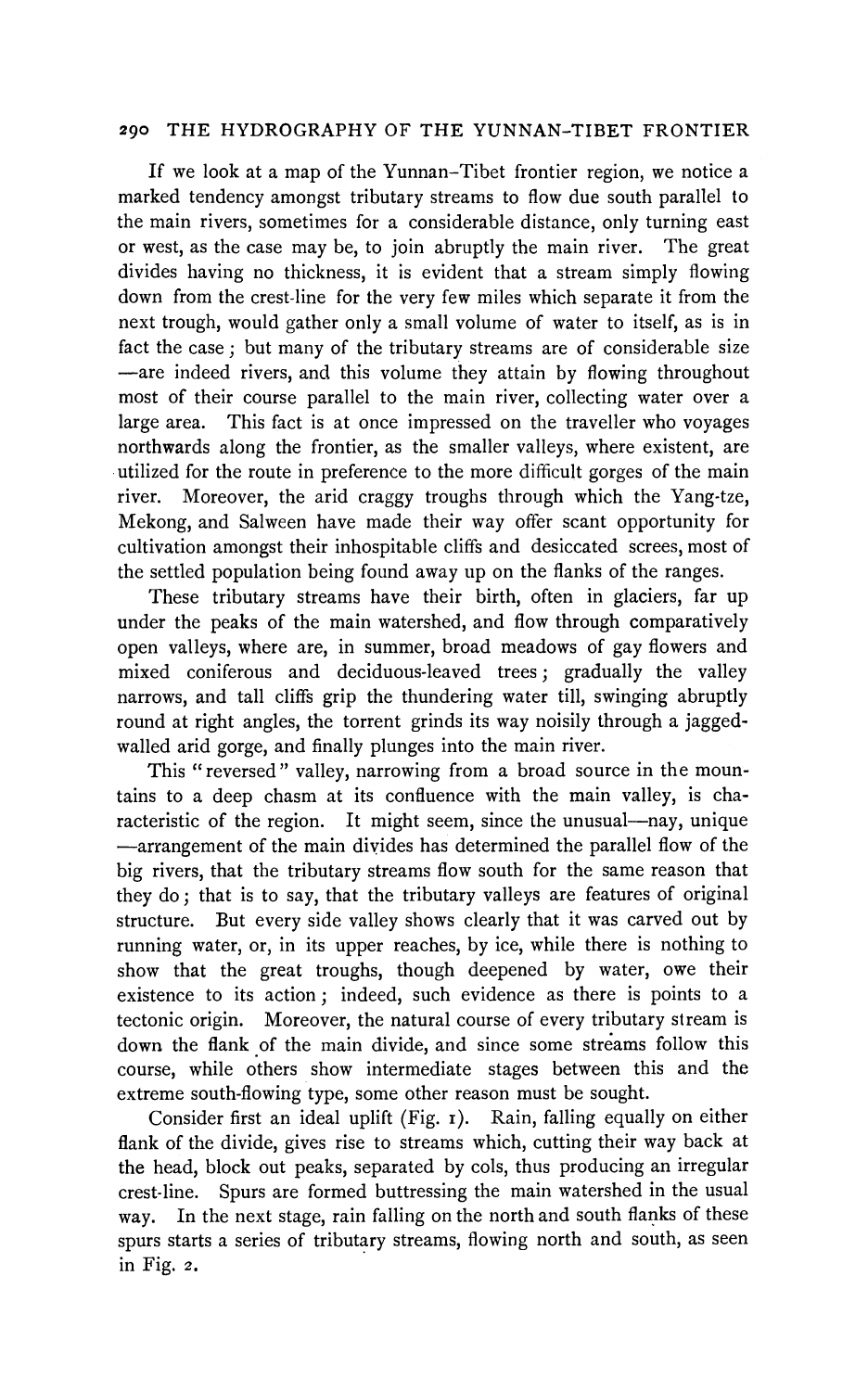Now, in consequence **of** that more rapid melting of the snow on southfacing slopes, evidence for which we have seen in the vegetation clothing them, streams flowing in this direction, coming down in spring spate, cut their way back at the head more rapidly than do those flowing idly and



The straight dotted line xy is the axis of original uplift; the zigzag line is the final watershed. AB, CD are main rivers; E, F, G, H, I tributary streams with cirques at their heads.  $x$ ,  $z$ ,  $3$ ,  $4$ ,  $5$  f are peaks Scenery.'

with greater regularity-owing to the control exercised by the carpet of vegetation with its entangled soil-film-down north-facing slopes. The result is that, cutting thus rapidly back at the cirque, the south-flowing stream presently taps the headwaters of the next main tributary valley to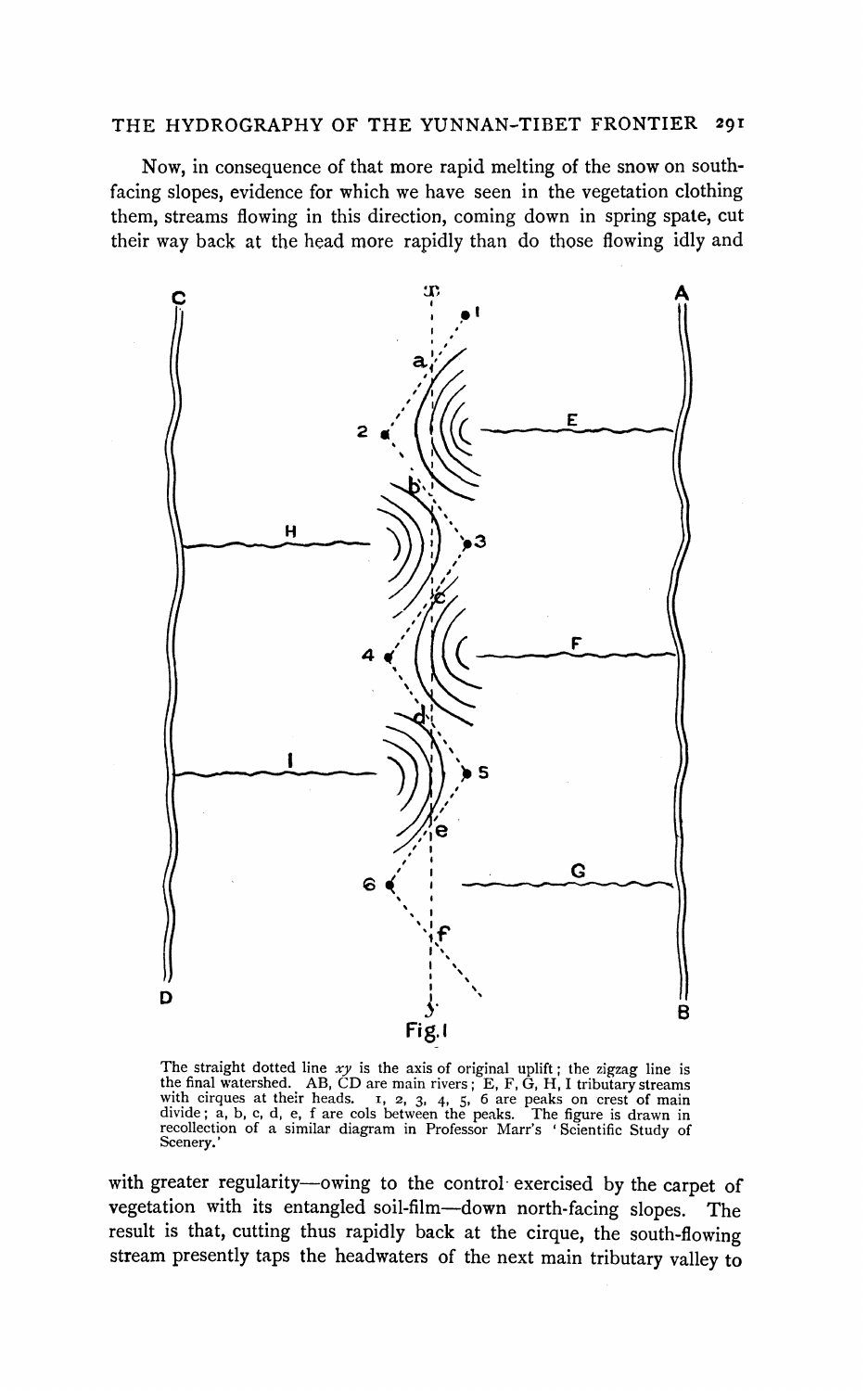the north. Next, the increased water-supply enables the swelling stream to cut its channel deeper, while the beheaded stream in its lower course dwindles to a small current, or entirely disappears. At the same time the outline of a barrier range, flanking and parallel to the main range, is marked out. The cutting-back process proceeding, a second stream further north is beheaded, and gradually a spur running more or less diagonally from the middle flank of the range of the main river is carved out (Fig. **3).** 

Meanwhile the continual cutting back of all south-flowing streams at



Peaks and cols as in Fig. **1.** Nos. **1**, 3, 5, 7, 9, 11, 13, are south-flowing streams from spurs AB, CD, EF; 2, 4, 6, 8, 10, 12, 14, north-flowing streams from spurs CD, GH, IK.

the cirques broadens the head of each valley, and with the capture of stream after stream, the original pirate stream, swollen with waters from every direction, still further scours its valley. (But some of the wide valley-heads are ice-worn.)

Lower down, however, especially along that part of its course which remains of the original east or west flowing stream, the waters are more confined as there is less lateral abrasion, the channel being already dug deep; at the same time the vastly increased load which the torrent now transports enables it to corrode its channel vertically with great rapidity.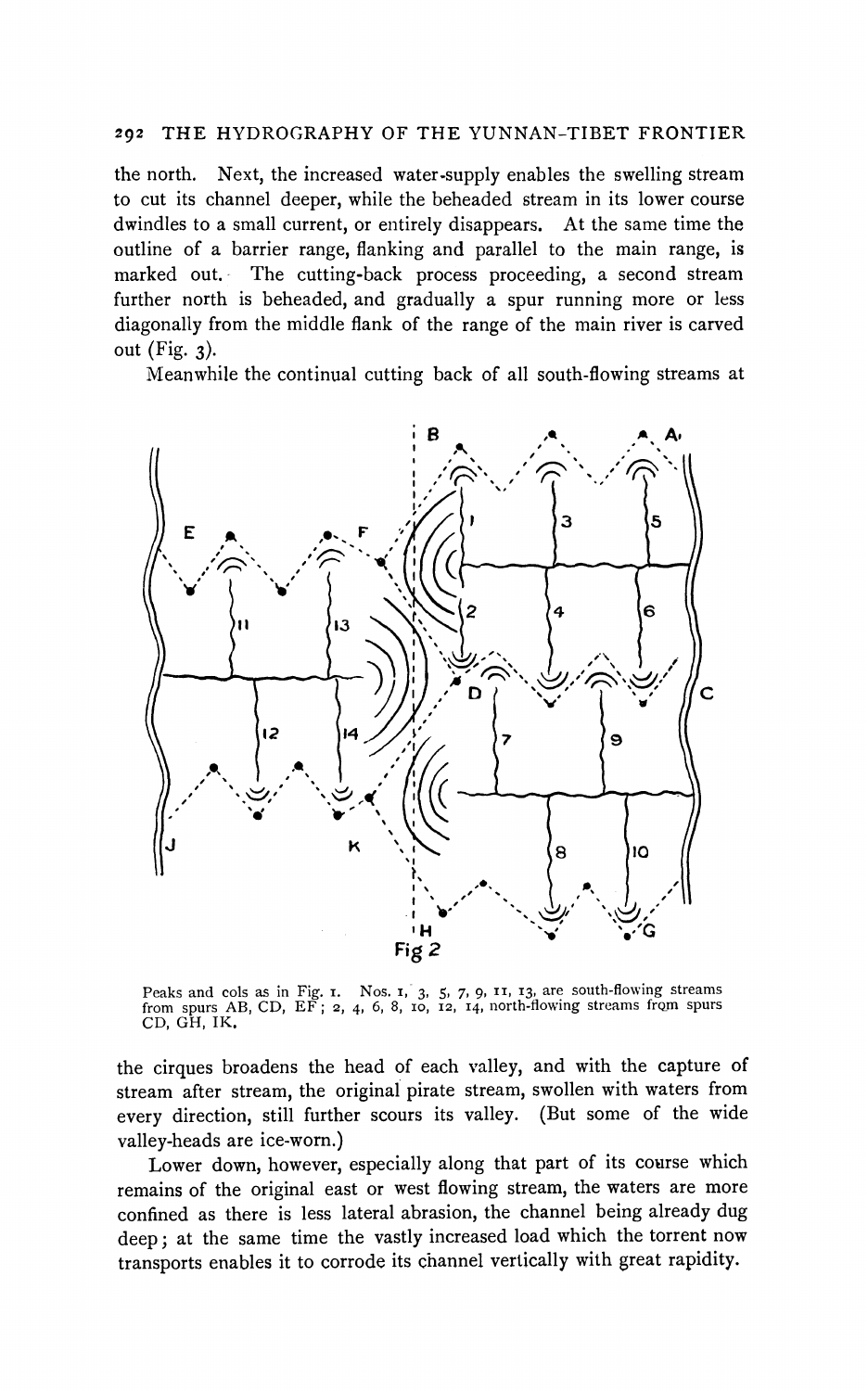The decrease in its powers of broadening the lower valley and concentration of effort at deepening it are due to two causes. In the first place, the extreme local aridity as the main trough is approached protects the walls of the gorge, which are attacked neither by rain nor by extreme variations of temperature. In the second place, throughout the frontier region the rocks, at least from the main troughs to an altitude of  $12,000$ or 15,000 feet, stand nearly vertical, and the strike runs about north-north-



Peaks and cols as in Fig. 1. The south-flowing stream AL of the main tributary AB has cut back through the spur at L, and tapped the next main tributary CD. MN has similarly tapped EF.

east to south-south-east, or even nearer the north and south line. Consequently, streams flowing in a north and south direction follow a course more or less along the strike of the rocks, while those flowing east and west cross the strike. In the case of schists and slates or shales, standing on edge, the former direction at right angles to the cleavage planes is the line of least resistance; as long as the stream follows the strike, the tendency is for it to cut a broad valley; when it cuts across the strike the tendency is for it to cut a narrow jagged-edged gorge. At high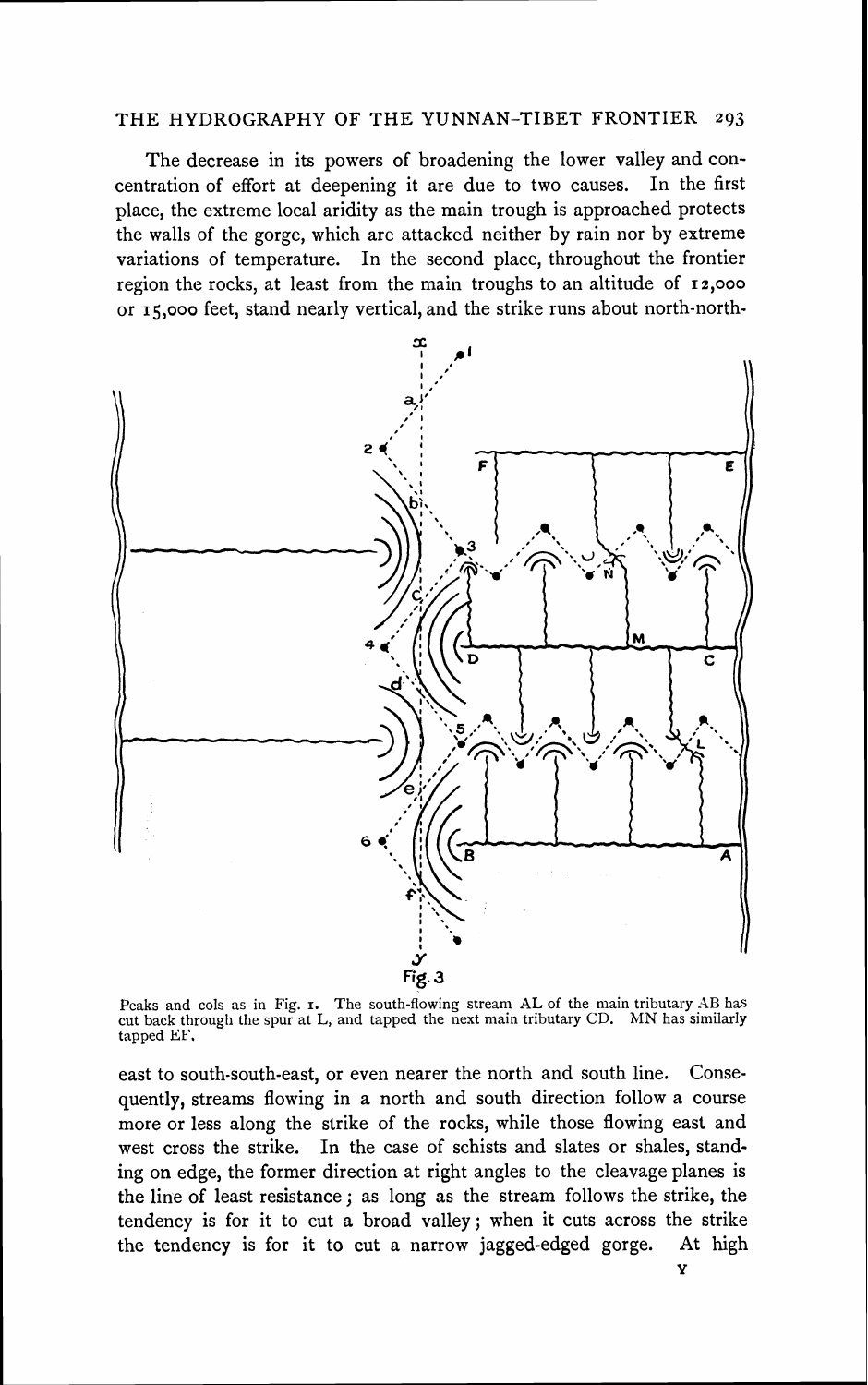altitudes also the effect of extrerne temperatures and of rapid heating and cooling along the cleavage helps to widen the valley.

Indeed, even north-flowing streams may benefit from the advantage thus conferred by the strike of the rocks, and cut their way back sufficiently to tap a small stream to the south, as seems to have been the case with the stream flowing down to the Mekong from the Londre-la.

Eventually, owing to these changes, we iind a long south-flowing and a short north-flowing branch of the main tributary. The barrier range to which these changes have given birth also sends small tributaries down either flank, on the one side to the main trough (recognizable by their size as not originating under the crest of the main divide, and often tumbling straight over the precipice, as in the "granite gorge" on the Salween above Cham-p'u-t'ong), on the other to the south-flowing stream. On the original lateral valleys, from which the headwaters have been stolen by the restless activity of these south-flowing streams, and on such valleys as are altogether ignored by them, absorbed in their greedy and headlong work, certain characteristic features are impressed.

Where a tributary stream from the main divide joins the south-flowing stream (which has crossed its valley and worked further north), there is often a waterfall, owing to the more rapid cutting down of its bed by what is now the main stream. The waterfall on what is now the main A-tun-tzw stream, coming down from the crest of the Mekong-Yangtze divide just below the village, seems to have been formed in this way. Originally the present source-stream probably flowed north through the shallow hanging valley above A-tun-tzw, to Adong. The south-flowing A-tun-tzw stream, cutting back at a lower level, tapped it and diverted it south over a fall, stranding the upper part of the Adong valley, where a lakelet has been formed by a barricade thrown across by a side stream.

Again, many high-level valleys are left in the air owing to the turning of their water-supply and rapid deepening of the main channel. Other stranded or "hanging" valleys along this frontier were formed by the over-deepening of the main valley by water while the tributary valleys were filled with ice.

Hanging valleys-flat meadows with lakes or meandering streamsmay also occur on the crest of the main divide, especially if a stream on one flank of the divide cuts back into a stranded valley on the opposite flank. The flat summit of the Londre-la (12,ooo-13,000 feet) on the Mekong-Salween divide is a hanging valley left in the air by the southflowing stream running down to the Salween, and isolating Francis Garnier Peak (see Fig. 4). Similarly the south-flowing A-tun-tzw stream has isolated the massive outlier due west of the village, completely severing it from the Mekong-Yangtze divide.

Though it is scarcely profitable to point out detailed examples of the structures described, in a region so comparatively unfamiliar, still those acquainted with Major (now General) Davies' map of Yunnan will recog-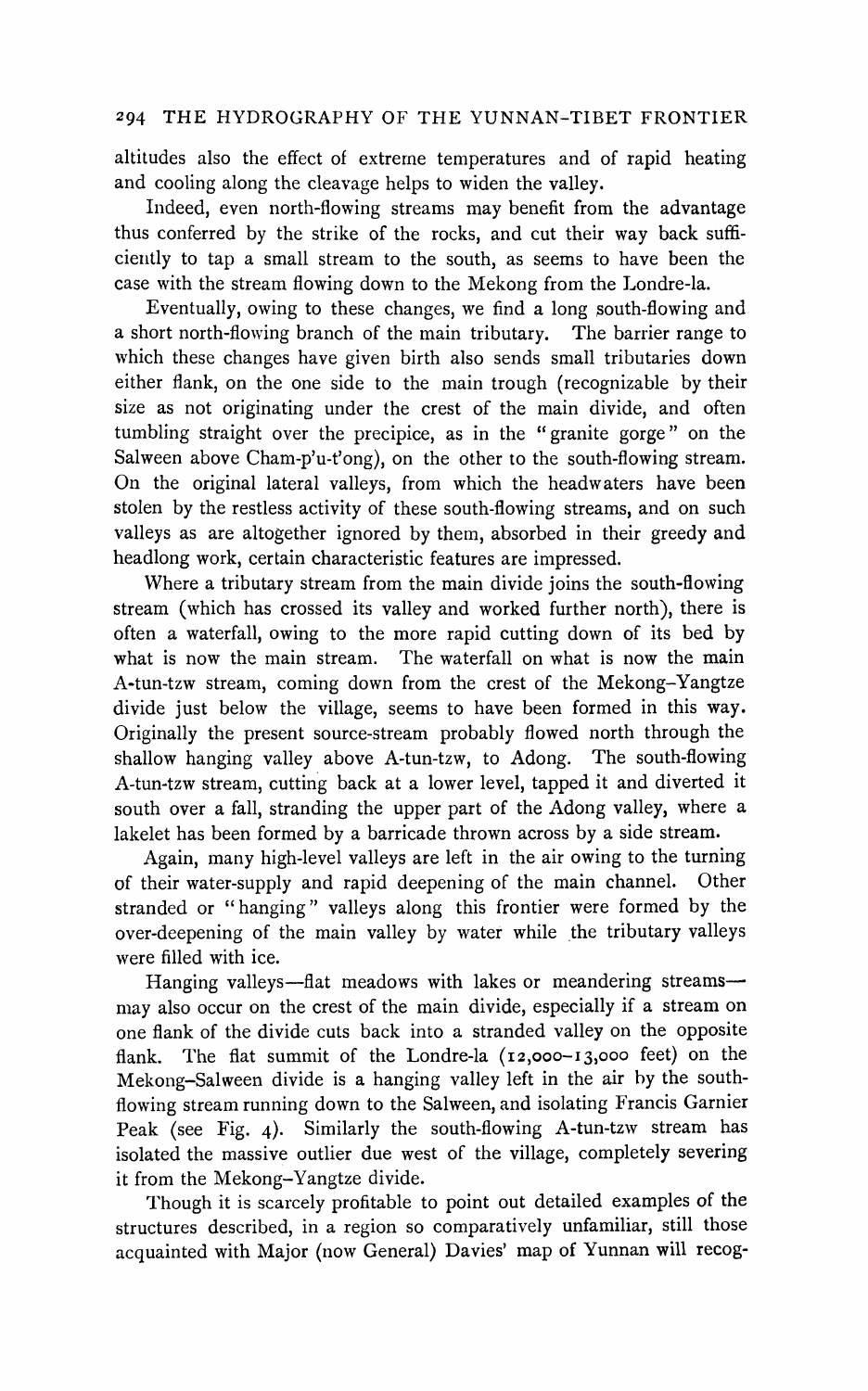nize in the A-tun-tzw and Doker-la streams, and in those flowing from the Tsa-lei-la and Pai-ma-shan, most of the principles involved, as here set forth.

We have then an apparent confusion of ridges, valleys, peaks and outliers with waterfalls, valleys left hanging in mid-air, smoking screes and rushing torrents; then turning to the vegetation, we find meadows surrounded by flower-clad precipices occupying the broad alpine valley heads, magnificent mixed forests lower down, pine-clad slopes fronting



Lettering as in Fig. 3. Finally resulting south-flowing streams are shown by double line.<br>The upper part of valley CD may be left in the air, owing to rapid cutting down of main<br>stream; and there may be a fall at M, A barr

the dry river gorges, stark screes with scattered plants, and in the deep valleys of the extreme west an approach to tropical jungle. On north and south facing slopes we find, as already pointed out, a marked difference both in the character and composition of the vegetation, and similar differences still more pronounced are met with as we pass from the easternmost range (the Mekong-Yangtze divide) to the westernmost (the Salween-Irrawaddy divide). Finally, we have to note that, owing to the isolation of barrier ranges by the activity of south-flowing streams,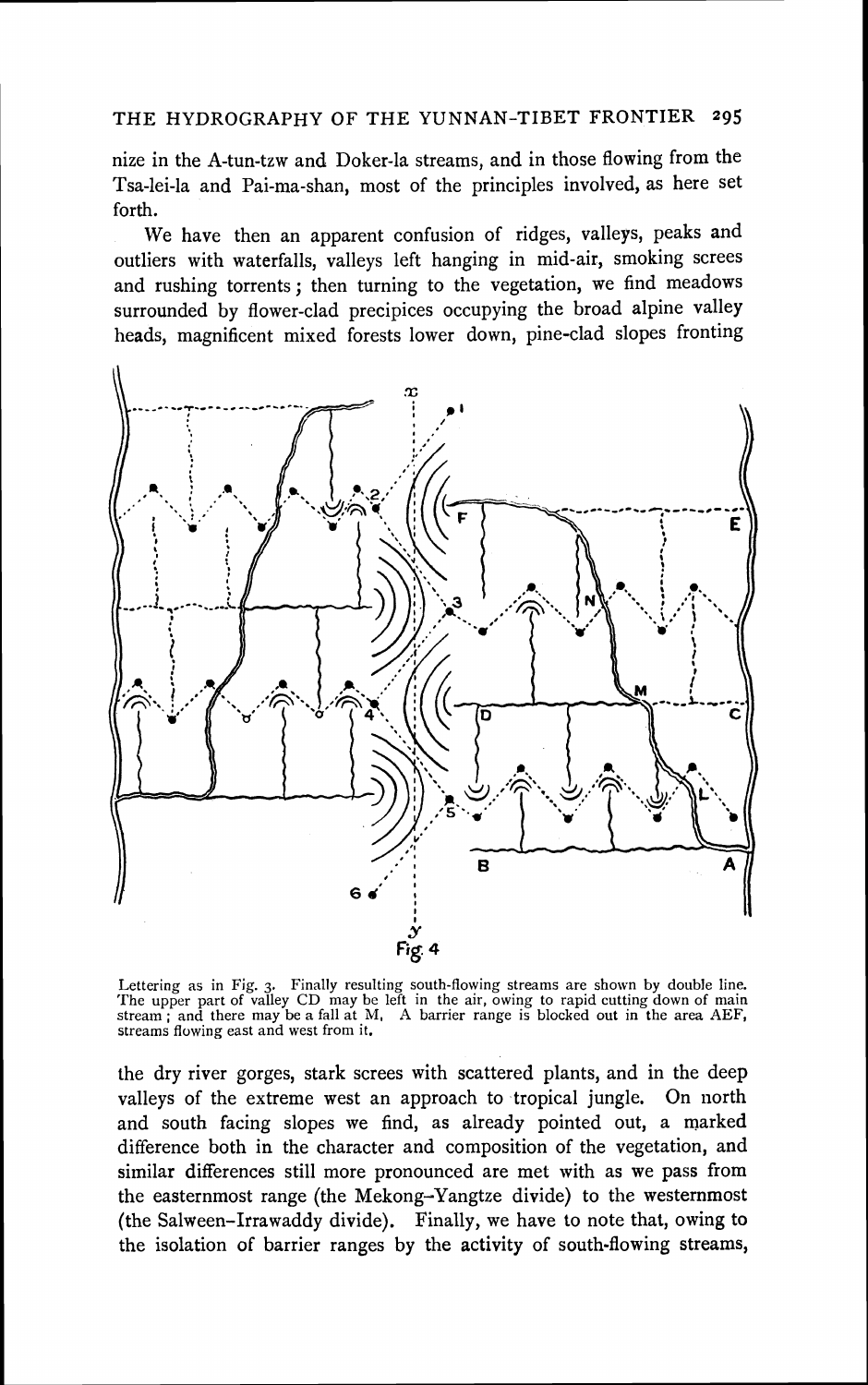their floras also are isolated more or less, with results well worth investigating.

While therefore, as described in a previous paper read before the Society, many of the hanging valleys and lake basins found at high altitudes on the Yunaan-Tibet frontier, owe their existence to a former generous extension of ice on all the main ranges, others are to be explained as a result of the unequal abrasion of north and south slopes; while also no explanation is offered of the main tributary valleys with broken backs.(water or ice falls) nor of looped rivers (to be referred to presently), yet if the selective action of this principle as a sculpturing agent is fully realized : if the part played by a former unequal but universal extension of ice on the several ranges, is recognized, and the fact that these co-workers are in turn subordinate to a single control, namely, the prevailing south-west rain-bearing wind, owing to which' the westernmost ranges tend to be washed away more rapidly than the arid easternmost ones, and consequently the westernmost rivers to be filched from their deep beds by yet deeper rivers and drawn headlong westwards -if these three sculpturing and denuding agencies are fully grasped and their several scopes defined—then I believe that the apparently inextricable tangle of spurs and tortuous river courses cease to present that overwhelming confusion which first greets the eye.

How far the argument cited above can be carried—whether by itself it is sufficient to account for the extraordinary courses met with in certain rivers of this region-is another matter. It is not difficult to see that, under certain conditions, a river might be forced to turn back on itself several times, and flow in a W-shaped course. But though the parallel loop does occur in several rivers along the Yunnan-Tibet frontier, and perhaps nowhere else in the world under similar conditions, still it is comparatively speaking so rare, and so striking an occurrence, that each individual case demands separate consideration; for doubtless the conditions are not precisely the same in each case, as for instance with the Ngawchang-hka on the rain-washed Burma side of the frontier, and the Wi-ch'u in the arid heart of south-east Tibet. Courses so whimsical in rivers as far asunder as the Ngawchang-hka, the Wi-ch'u, the Yangtze and the Yalung, which all display this feature more or less marked, cannot be explained by a formula.

In a paper published in the *Geological Mngazine* (" Further Geological Notes from the Land of Deep Corrosions ") in **1915,** I stated that the folded and metamorphosed rocks found in all the river valleys led me to believe that, while the closely woven loops of such rivers as the Wi-ch'u and the Yangtze (at Likiang) resulted from the linking up of two originally distinct rivers flowing in opposite directions, such beheading of one stream by the other might be the result of earth-movement; in fact, movement in one direction combined with movement in another at right angles to the former, giving rise to a screwing motion. Such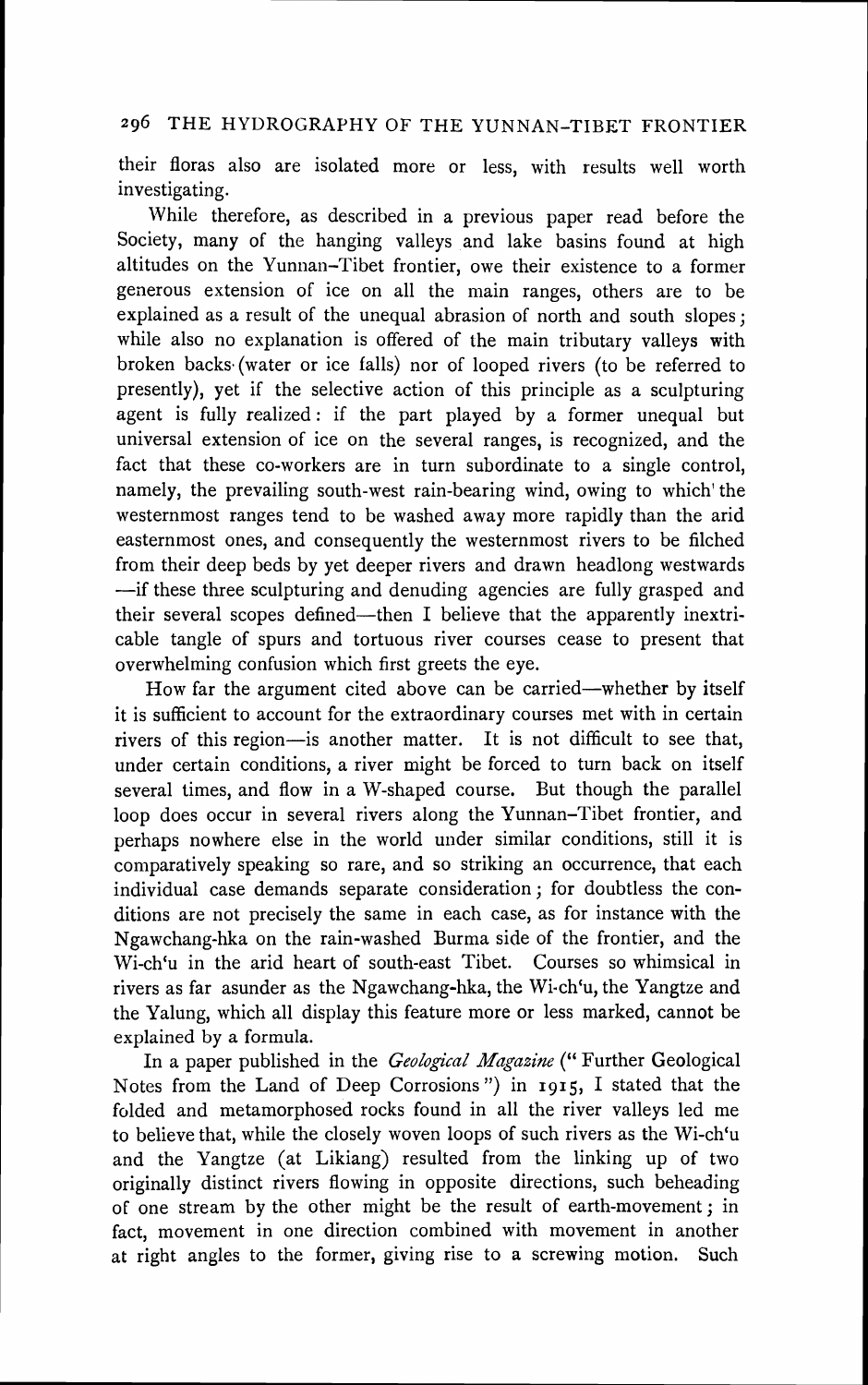movements may have actually taken place, giving rise to the east and west trending folds of the Himalayan ranges on the one hand, and to the north and south trending folds of the Yunnan-Tibet frontier on the other. But while there is good reason to believe that such rivers are in fact formed by the confluence of two originally separate streams, the junction may also be effected by the gradual and unequal cutting back of streams as described above, a process which can be seen, in all stages of accomplishment, now at work.

The Wi-ch'u deserves a few words to itself. Like other main tributary streams of the frontier region, it flows due south throughout the greater part of its course and turns abruptly to join the Salween; but before reaching the confluence it indulges in the remarkable wriggle referred to, turning backwards and forwards on itself, loop lying against loop, where the river has impetuously torn its way out through the grandly savage mountain range as though lost in the wilderness and blindly seeking an exit. It is possible to stand on a ridge of rock, and looking down **1500**  or **zoo0** feet, to see the river flowing due south on the one hand and due north on the other, so that it requires an effort of imagination to believe that it really is the same river. Such a wriggle would, of course, occasion no surprise in the case of **a** river meandering across a flood plain; but when it rushes through deep gorges, with stark rocky mountains capped by snow-peaks towering on every side, the effect is staggering. However, it would need a longer exploration of the valley than I devoted to it to say exactly what has happened, and I must leave it at that.

We may now draw attention once more to the influence this parallel arrangement of the main troughs and tributary valleys has on the people of the country, and on communication between valleys. Travelling up the main river gorges, along which lie the routes between Yunnan on the one hand and Ssuchuan and south-east Tibet on the other, very little cultivation is seen, and the population is correspondingly sparse; owing to the scarcity of rain, all fields need to be terraced and irrigated.

AS already remarked, the tributary streams from the main ranges slit the valley walls with narrow jagged gorges, entrance to which is gained with difficulty. The roads from one main valley to the next, however, always follow the main torrents, that is, those flowing more or less south; similarly the roads up the big rivers often leave the main valleys and cross the spurs well up the flank of the divide, though there is generally an alternative track through the deep chasm where the big river rolls boisterously along.

Thus in Fig. *5* to cross from **A** to C it is necessary to follow the route **ADC,** while the route up the main valley AB lies parallel to but back from the main river, crossing the cols between the long southflowing and short north-flowing streams, and turning back to the main trough through the narrow gorge where the joint stream breaks through. Thus crossing from valley to valley, the main peaks of the divide are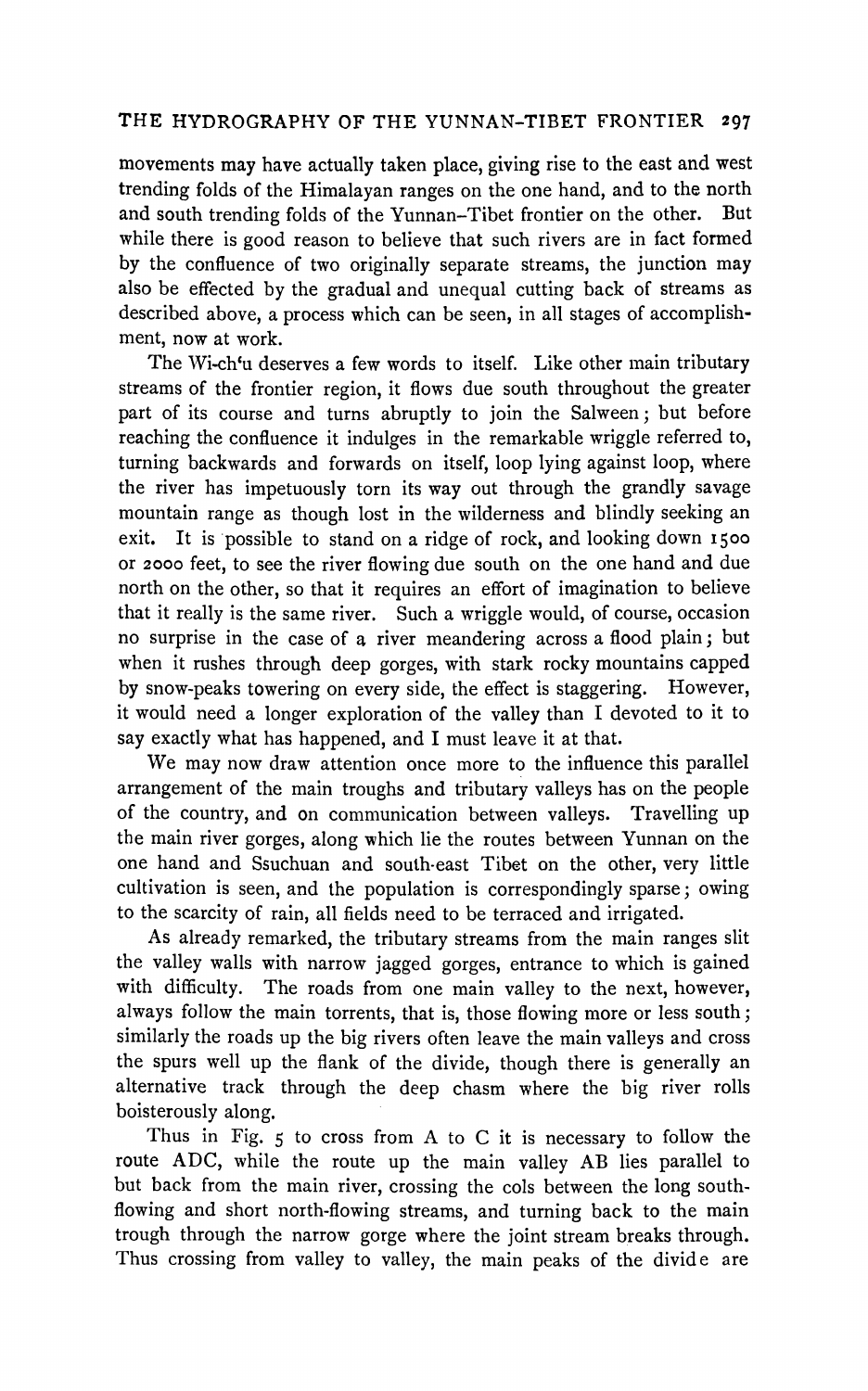always outflanked, and though the route is made longer, the gradient is made easier than it would be in case of a frontal crossing of the main divide. The journey from Londre, on the Mekong, over the Doker-la to Aben on the Salween, is an instance of the first; that from the Mekong below A-tun-tzw, *vid* that village and Adon, over the Tsa-lei-la and down to the Mekong again at YA-kA-lo, an example of the second.

Once the difficulty of entering the tributary gorge has been surmounted, the valley begins to open out; cultivated slopes and villages are seen, and higher up broad alpine pastures. In fact, in the narrow Mekong basin at least, the population, hidden away behind the spurs and barrier ranges of the containing walls, considerably exceeds that of the main valley. It is



The route from A to C follows the south-flowing streams *vid* D. Route from A to B follows the inland valleys higher up the flank of main divide, instead of keeping to main trough.

a new world which is opened up to the traveller behind these inhospitable and apparently impenetrable cliffs between 8000 and rz,ooo feet high.

To what extent the facilities for intercommunication between the main troughs thus afforded have influenced the peoples of this region it is not easy to say. The routes from south-east Tibet into Yunnan, followed by large numbers of caravans each year, some of which come down as far as Burma, owe their existence to these valleys, and the recent westward movement of the Lisus from the Salween into the Burmese hinterland seems to be a direct result of this ability to cross apparently insuperable mountain barriers with comparative ease. Thus there is by no means that segregation of types one might expect to find in valleys so jealously isolated from one another, such differences as exist being dependent rather on climatic causes. For example, in the rainy region of